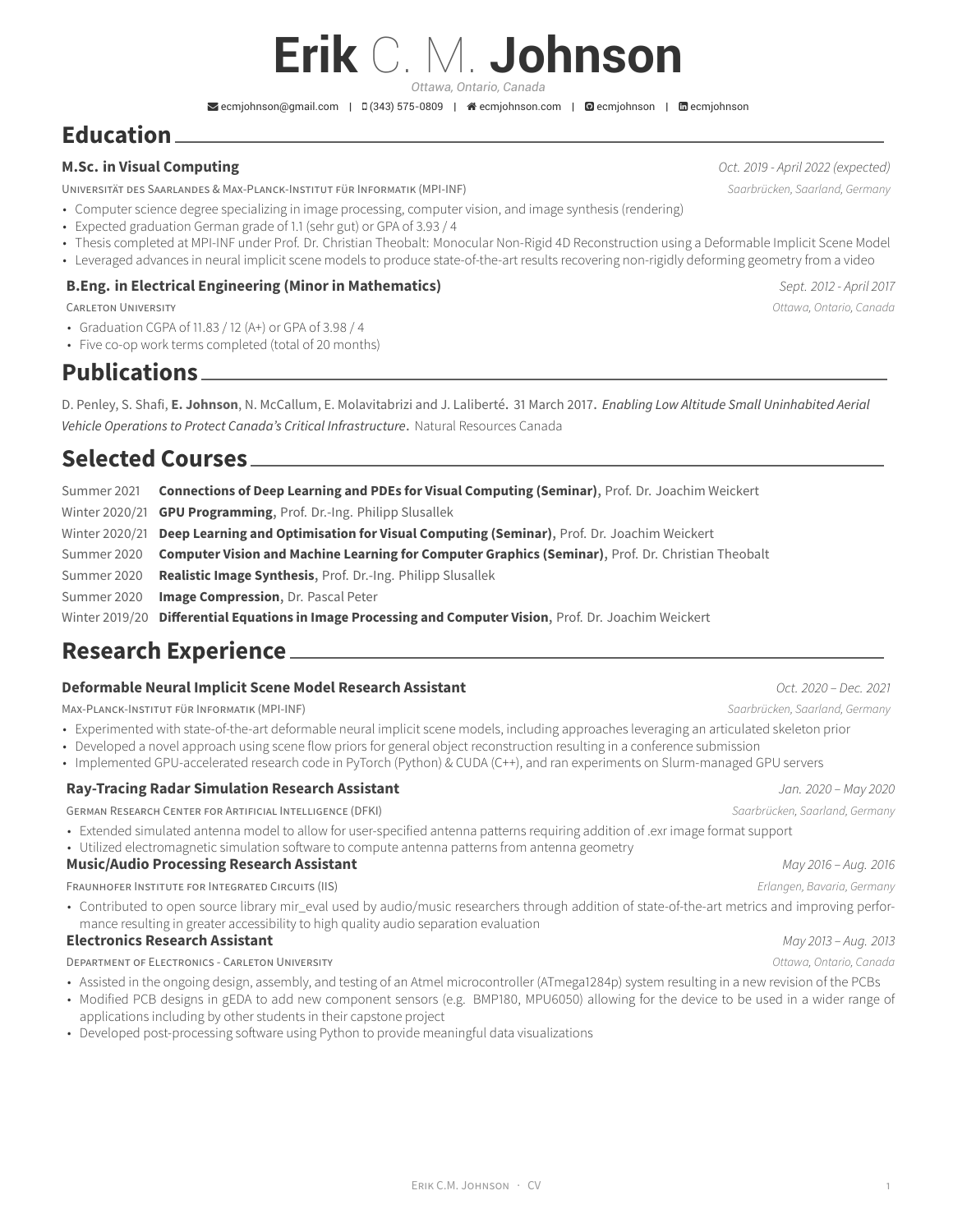### **Teaching Assistant**

UNIVERSITÄT DES SAARLANDES & CARLETON UNIVERSITY

- Led tutorials, offered individual assistance, corrected assignments, and administered exams for the following courses:
	- **–** IPCV ⋅ Image Processing and Computer Vision *Summer 2021*
		-
		-
		- **–** MATH 2004 ⋅ Multivariable Calculus for Engineering or Physics *Fall 2016, Fall 2015, Winter 2014*
		- **–** MATH 1104 ⋅ Linear Algebra for Engineers and Scientists *Fall 2013*

### **Weekend Camp Instructor** *Jan. 2014 – Feb. 2014*

• Educated future scientists and engineers in grades 7-10 on the topic of electronics and programming using the Arduino open source microcontroller system resulting in increased excitement to pursue studies in STEM fields

### **Work Experience**

#### **System Software Developer** *May 2017 - July 2019*

QNX SOFTWARE SYSTEMS *Ottawa, Ontario, Canada*

- Developed camera and sensor middleware in C/C++ for QNX's microkernel RTOS targeting the ADAS (Advanced Driver Assistance System) market
- Created a rear-view screen concept for CES 2019 demonstrating surround view and LiDAR sensor fusion visualization
- Optimized memcpy performance by using AVX assembly instructions to achieve a 100% improvement
- Implemented cache management to allow the use of cache memory on ARM platforms which resulted in performance improvements

#### **Electronics Product Design Intern** *May 2014 – Aug. 2015*

GASTOPS, LTD. *Ottawa, Ontario, Canada*

- Developed Windows applications in C# for interfacing with prototype and production ODM (Oil Debris Monitoring) devices
- Utilized Monte Carlo simulation for design optimization resulting in a streamlined manufacturing process
- Replaced aging spectrum analyzers with a Windows application written in C# that controlled a function generator and oscilloscope
- Tested Modbus RTU and CAN bus 2.0B communication protocols using Python scripts

# **Applied Projects**

- Utilized the Unity game engine to develop a mobile game in partnership with an artistic director
- Developed software in C# for all non-engine game systems, including input handling; object generation and pooling; and game state management
- Designed an encrypted save file system using asynchronous programming in C# that allowed for persistent and secure progression
- Implemented GLSL shader post-processing effects to provide player feedback on game events

### **Capstone Engineering Project - First-In Risk Evaluation (F.I.R.E.) System** *Sept. 2016 - April 2017*

- Designed UAV (quadcopter) system for data collection targeting fire response application
- Developed ROS software on an embedded Linux platform (Raspberry Pi)
- Interfaced with open source UAV control software (Arducopter) and sensors (e.g. camera, thermal imaging)

#### **Carleton CanSat Team (Raven Knights)** *Jan. 2015 - June 2016*

- Led software development team in 2015 and electrical team in 2016 for mock satellite competition
- Developed real-time embedded software in C for an NXP Kinetis (KL16Z; ARM Cortex-M0+ core) device
- Secured 2nd place out of 70 international teams in 2016 and 3rd place out of 60 teams in 2015
- Used Git version control system to maintain team coherence
- Implemented software performing the following functions:
	- **–** Gathered and transmitted sensor data to a remote ground station
	- **–** Tracked flight state and modified mode of descent based on state
	- **–** Recovered state and calibration from momentary power loss
	- **–** Used PID feedback control to maintain constant orientation during descent

**Zebra Dodge** *Aug. 2017 - Sept. 2019* CLOSECALL STUDIOS *Ottawa, Ontario, Canada*

CARLETON UNIVERSITY *Ottawa, Ontario, Canada*

CARLETON UNIVERSITY *Ottawa, Ontario, Canada*

**–** CG1 ⋅ Computer Graphics 1 *Winter 2020/2021* **–** MATH 2107 ⋅ Linear Algebra II *Winter 2016*

VIRTUAL VENTURES *Ottawa, Ontario, Canada*